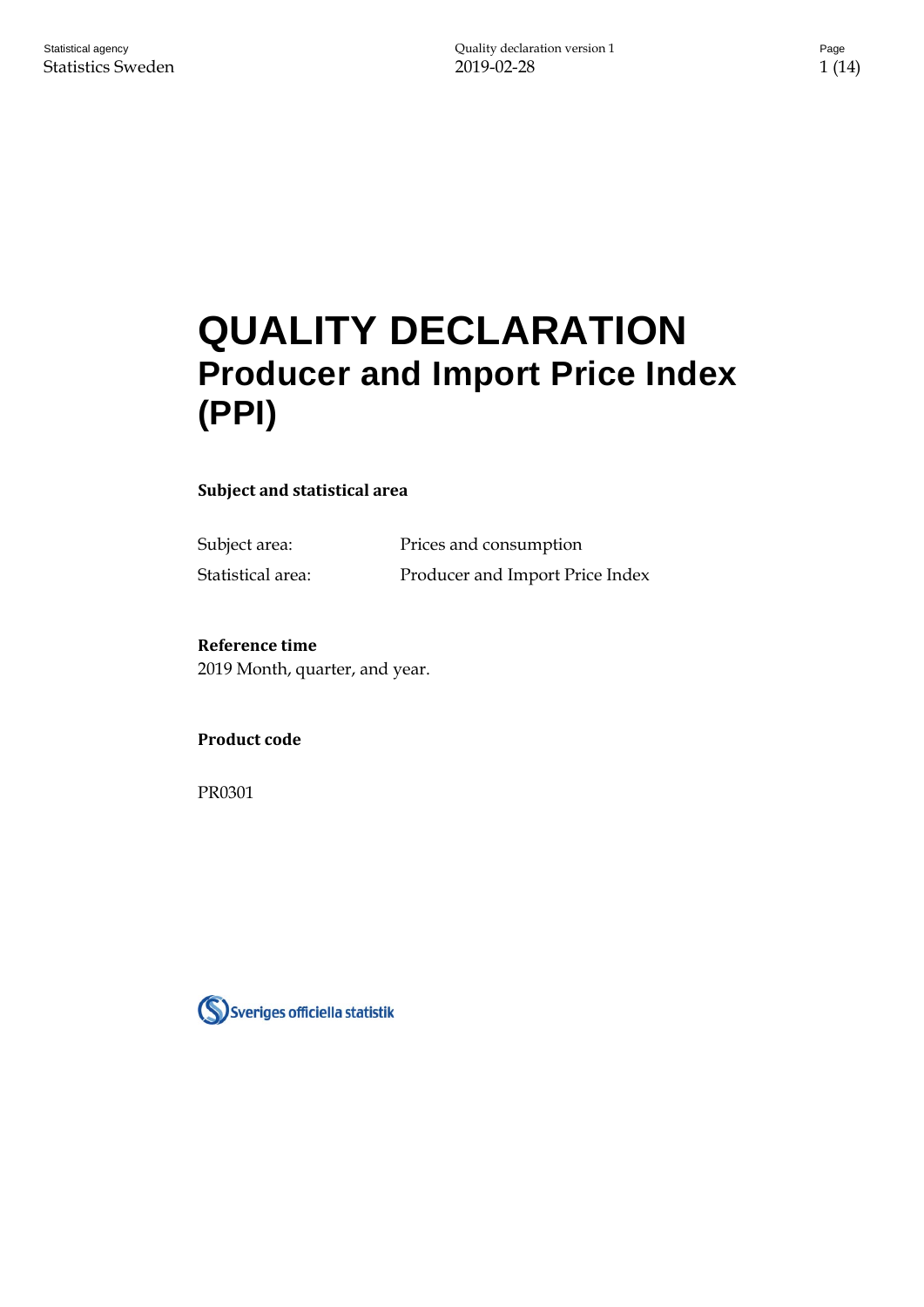#### **Statistics Sweden**

| 1 |        |  |
|---|--------|--|
|   | 1.1    |  |
|   | 1.1.1  |  |
|   | 1.1.2  |  |
|   | 1.2    |  |
|   | 1.2.1  |  |
|   | 1.2.2. |  |
|   | 1.2.3  |  |
|   | 1.2.4  |  |
|   | 1.2.5  |  |
| 2 |        |  |
|   | 2.1    |  |
|   | 2.2    |  |
|   | 2.2.1  |  |
|   | 2.2.2  |  |
|   | 2.2.3  |  |
|   | 2.2.4  |  |
|   | 2.2.5  |  |
|   | 2.2.6  |  |
|   | 2.3    |  |
| 3 |        |  |
|   | 3.1    |  |
|   | 3.2    |  |
|   | 3.3    |  |
| 4 |        |  |
|   | 4.1    |  |
|   | 4.2    |  |
|   | 4.3    |  |
|   | 4.4    |  |
| 5 |        |  |
|   | 5.1    |  |
|   | 5.2    |  |
|   | 5.3    |  |
|   | 5.4    |  |
|   |        |  |
| A |        |  |
| B |        |  |
| C |        |  |
| D |        |  |
| E |        |  |
| F |        |  |
| G |        |  |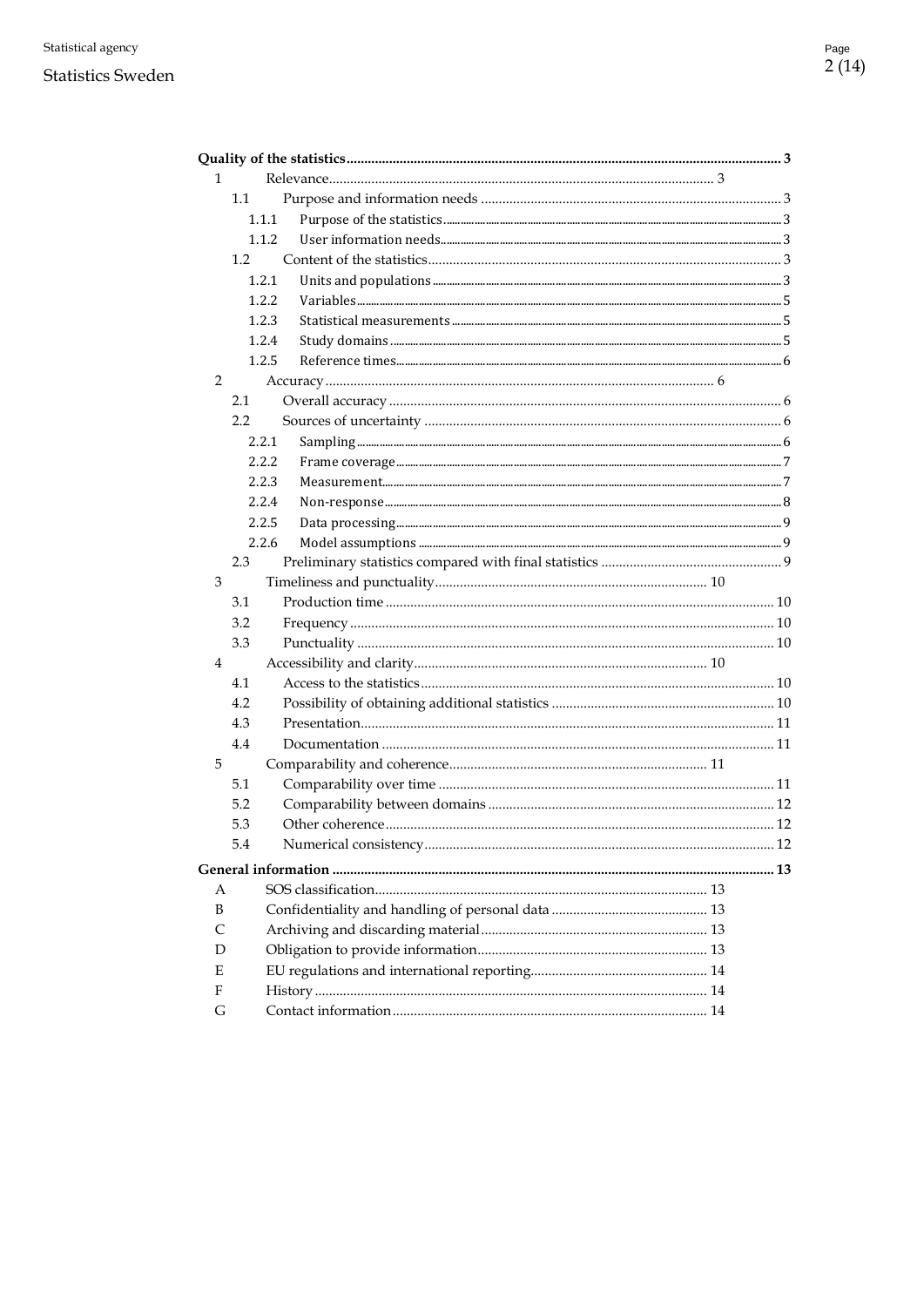# <span id="page-2-0"></span>**Quality of the statistics**

# <span id="page-2-1"></span>**1 Relevance**

# <span id="page-2-2"></span>**1.1 Purpose and information needs**

The statistical targets are price indexes for product groups on different markets. Products refer to both goods and services, and product groups can include only goods or only services, or both.

# <span id="page-2-3"></span>1.1.1 Purpose of the statistics

The purpose of producer and Import Price Indices (PPI) is to present the average price development in the producer and import stages, in total and for different product groups. Prices are measured in the first phase of distribution when products are sold by Swedish producers and when products are bought from foreign suppliers or entered into Sweden.

# <span id="page-2-4"></span>1.1.2 User information needs

The statistics are primarily used by

- a) Statistics Sweden for the conversion of nominal amounts to amounts in fixed prices in the National Accounts and other economic statistics, such as foreign trade in goods e.g.
- b) Riksbank, National Institute of Economic Research and others for economic analysis, including as a basis for economic policy decisions.
- c) Enterprises, municipalities and county councils for price regulation in long-term agreements.

# <span id="page-2-5"></span>**1.2 Content of the statistics**

# <span id="page-2-6"></span>1.2.1 Units and populations

The population of interest consists of all transactions in the total population carried out by Swedish producers, as well as the total import/entry[1](#page-2-7) regarding the Swedish market.

It would not be practically possible to observe and measure all the transactions described above, except in special cases. For this reason, the target population is defined as all the transactions referring to sales at the production level and purchases at the import level, of products related to product groups in sections under SPIN [2](#page-2-8)015<sup>2</sup>, see table 1. SPIN 2015 refers to a classification of products based on activities under the Swedish Standard of Industry Classification, SNI 2007, and uses the same names for products as SNI 2007 for the corresponding activities.

<span id="page-2-7"></span><sup>1</sup>Import refers to products brought in from countries outside of the EU. Entry refers to products brought in from other EU countries

<span id="page-2-8"></span><sup>2</sup> Swedish Standard of Industry Classification 2007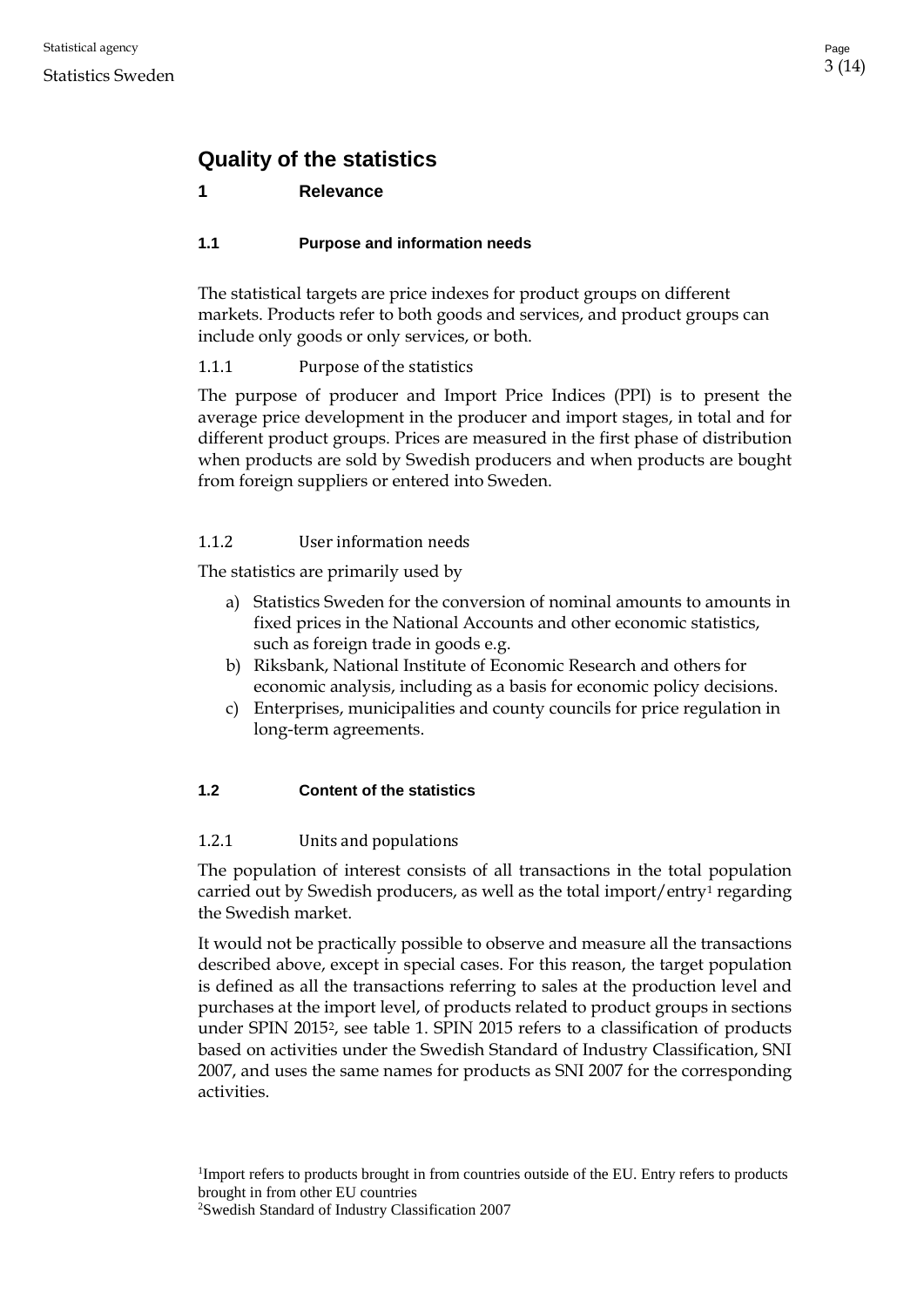#### Statistics Sweden

Import/entry by household is in included in the population of interest, but is excluded from the target population. The same applies to import/entry of products for further export, that is, products that are not consumed or processed in Sweden. These are excluded from import/entry and from export/exit.

The target object is the price of a transaction for a specific product offering. A product offering is the combination of enterprise and product for which the price should be measured. The observation objects are the prices of the transactions for the product offerings included in the sample.

The population of enterprises changes over time, as enterprises are dissolved, start up or change. Products can also be discontinued and emerge from one month to another, on the market or with a specific enterprise. While some products are considered to be entirely new, others are treated as substitutes for another, although they are not exactly alike.

A product offering refers to an observable specimen of a good or service offered for sale at a given price from a specific company. The price should refer to the average price during the month that the price measurement is made.

| <b>Section</b> | Description                                                            |  |
|----------------|------------------------------------------------------------------------|--|
| $\mathbf{A}$   | Agriculture, forestry and fishing                                      |  |
| B              | Mining and quarrying                                                   |  |
| $\mathsf{C}$   | Manufacturing                                                          |  |
| D              | Electricity, gas, steam and air conditioning supply                    |  |
| E              | Water supply, sewerage, waste management and remediation<br>activities |  |
| G              | Wholesale and retail trade                                             |  |
| H              | Transport and storage services                                         |  |
| I              | Hotel and restaurant services                                          |  |
| J              | Information and communication services                                 |  |
| $\bf K$        | Financial and insurance services                                       |  |
| L              | Property services                                                      |  |
| M              | Legal, accounting, scientific and engineering services                 |  |
| N              | Rental and leasing, real estate and travel services                    |  |
| $\mathbb{R}$   | Services related to culture, entertainment and recreation              |  |
| S              | Other services                                                         |  |

#### Table 1: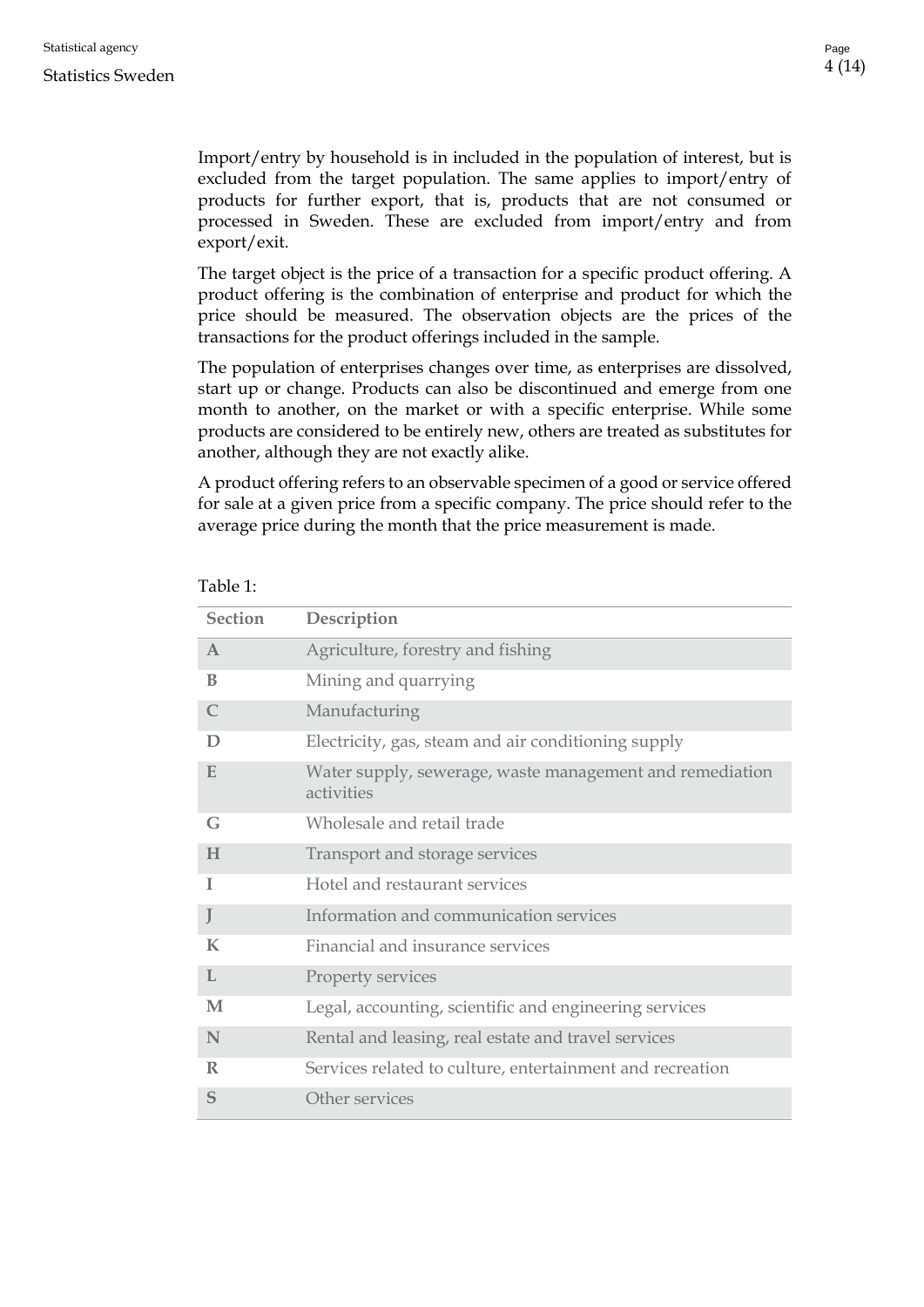## <span id="page-4-0"></span>1.2.2 Variables

The observation variable is the transaction price, that is, the price of the transaction that the buyer actually pays, after deducting any discounts.

With regard to Swedish-made products, the *ex works* price is primarily referred to for sales on the domestic market, and *free on board* (f.o.b.) for export sales. With regard to import prices, *cost, insurance, freight* (c.i.f.) are referred to primarily. VAT, customs fees and other taxes are not included. The observation variable is the price related to a specific product offering included in the sample. The difference between the observation variable and both the target variable as well as variable of interest, is that the observed price not necessarily is associated with a sale.

The price development shall not include changes to the price that result from a change in quality. In principle, only genuine price changes, expressed in the pricing of comparable transactions, are to affect the development.

The price is to be reported in the currency of transaction, although recalculation to Swedish kronor is accepted.

#### <span id="page-4-1"></span>1.2.3 Statistical measurements

The PPI can be explained as a chain index with yearly links of the Laspeyres type. The index is published using the base year 2015 = 100. Indexes are calculated using price relatives between the current period and the price reference period for the specific product offering.

# <span id="page-4-2"></span>1.2.4 Study domains

Price index figures are calculated for six different series:

- The Domestic Market Price Index, which is a producer price index for the Swedish market and therefore shows the price development on Swedish-made products sold in Sweden;
- The Export Price Index, which is a producer price index for the export market, and therefore shows the price development on Swedish-made products that are sold outside of Sweden;
- The Import Price Index, which shows the price development on products brought into Sweden;
- The Producer Price Index, which shows the total price development on Swedish-made products, and which is obtained through a weighted total of the Domestic Market Price Index and the Export Price Index;
- The Price Index for Domestic Supply, that shows the total price development on products sold in Sweden, and which is obtained through a weighted total of the Domestic Market Price Index and the Import Price Index.
- The Producer Price Index for services, which shows the price development for services produced and sold by enterprises located in Sweden.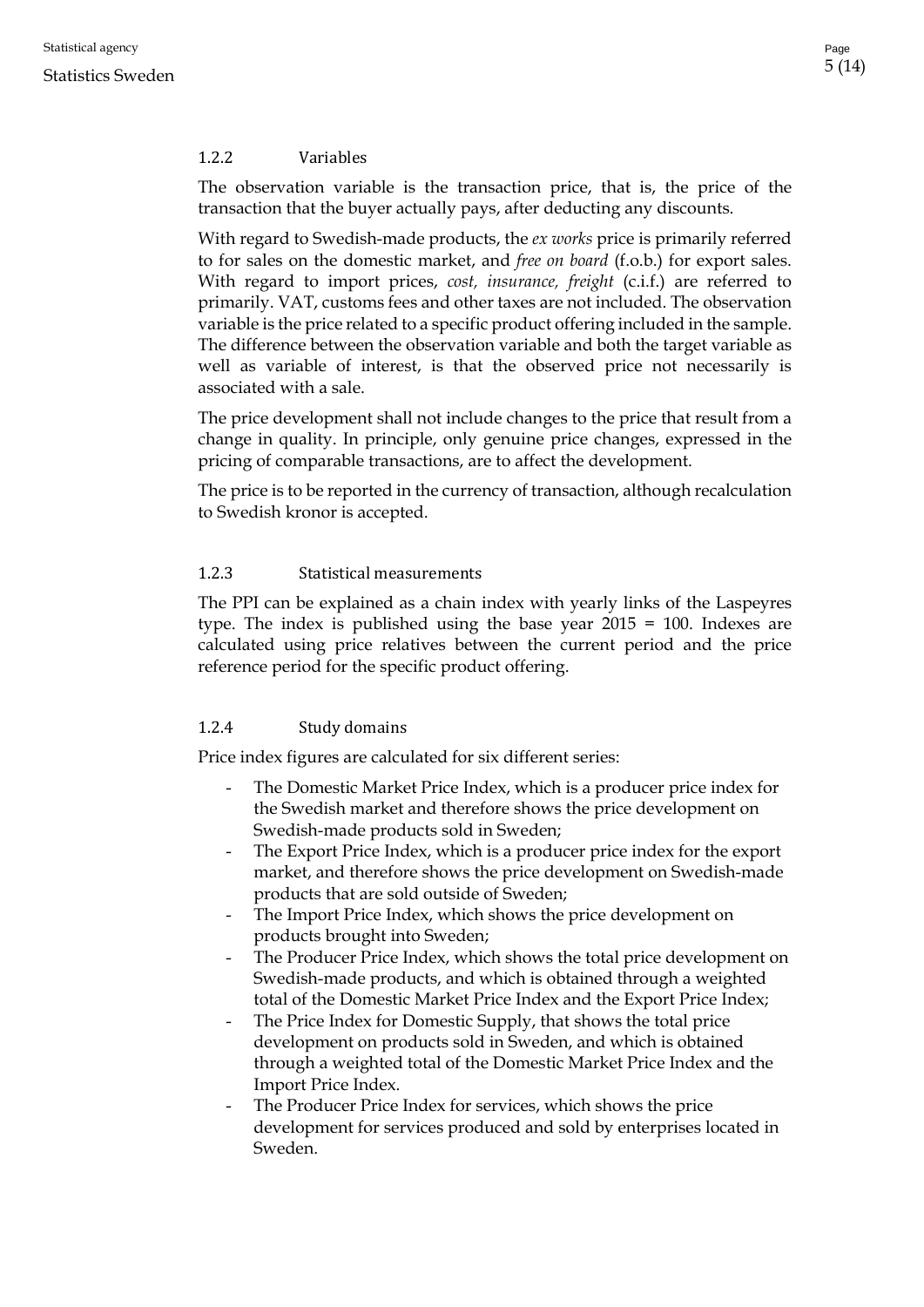Index figures are reported for each one of the series, distributed by product group according to SPIN 2015 (see table 1). The five top series refer to the sections A-E. The Producer Price Index for services refers to sections G-S. The level of detail in the reporting differs between various product areas, depending on their economic significance, the number of enterprises submitting data, and the degree of concentration, which is relevant for confidentiality assessment. The most detailed reporting is found in the Statistical Database, where index figures for some product areas are even reported at the five-digit level (detail groups).

## <span id="page-5-0"></span>1.2.5 Reference times

Index figures are calculated monthly for sections A-E, and quarterly for sections G-S, and shows average the price level for the period in relation to the average price level in 2015. The index figures mainly reflect the development of an average price for the period. The annual average index refers to unweighted arithmetic averages of the periods' indexes.

# <span id="page-5-1"></span>**2 Accuracy**

## <span id="page-5-2"></span>**2.1 Overall accuracy**

The PPI is calculated by aggregating prices of goods and services to indices at different product group levels each month or quarter. Then, the periods are linked together to construct a longer time series.

The calculations are based on price observations on separate product offerings in each individual period. Price relatives are calculated by comparing the current period's prices with the prices in the base period, which is the last period in the previous year. At a detailed level, sections A to E are calculated with an weighted arithmetic average, while sections G to S are calculated with a weighted geometric average. Aggregation is done using weighted arithmetic averages.

The total accuracy of the survey at an aggregate level is assessed to be good, resulting from low non-response, accurate sampling frames and frequent use of internationally recommended methods. However, inaccuracy increases at the lower product group levels. A detailed description of the sources of inaccuracy is available in Chapter 2.2.

#### <span id="page-5-3"></span>**2.2 Sources of uncertainty**

The largest contribution to the overall inaccuracy is considered to come from measurement. Non-response and sampling are considered to be the second largest sources of uncertainty. The overall accuracy is not possible to measure. The only source of uncertainty that is measurable is the uncertainty stemming from sampling.

#### <span id="page-5-4"></span>2.2.1 Sampling

A sample of the combination of enterprises (identified by corporate identity number) and products are drawn every year. A sample unit can have two different types of status, drawn with accuracy or drawn with probability. Units with large volumes of transaction values are drawn with certainty and then removed from the frame. After that, a probability sample is drawn, i.e. a PPS sample, among the remaining units, allowing variances to be calculated.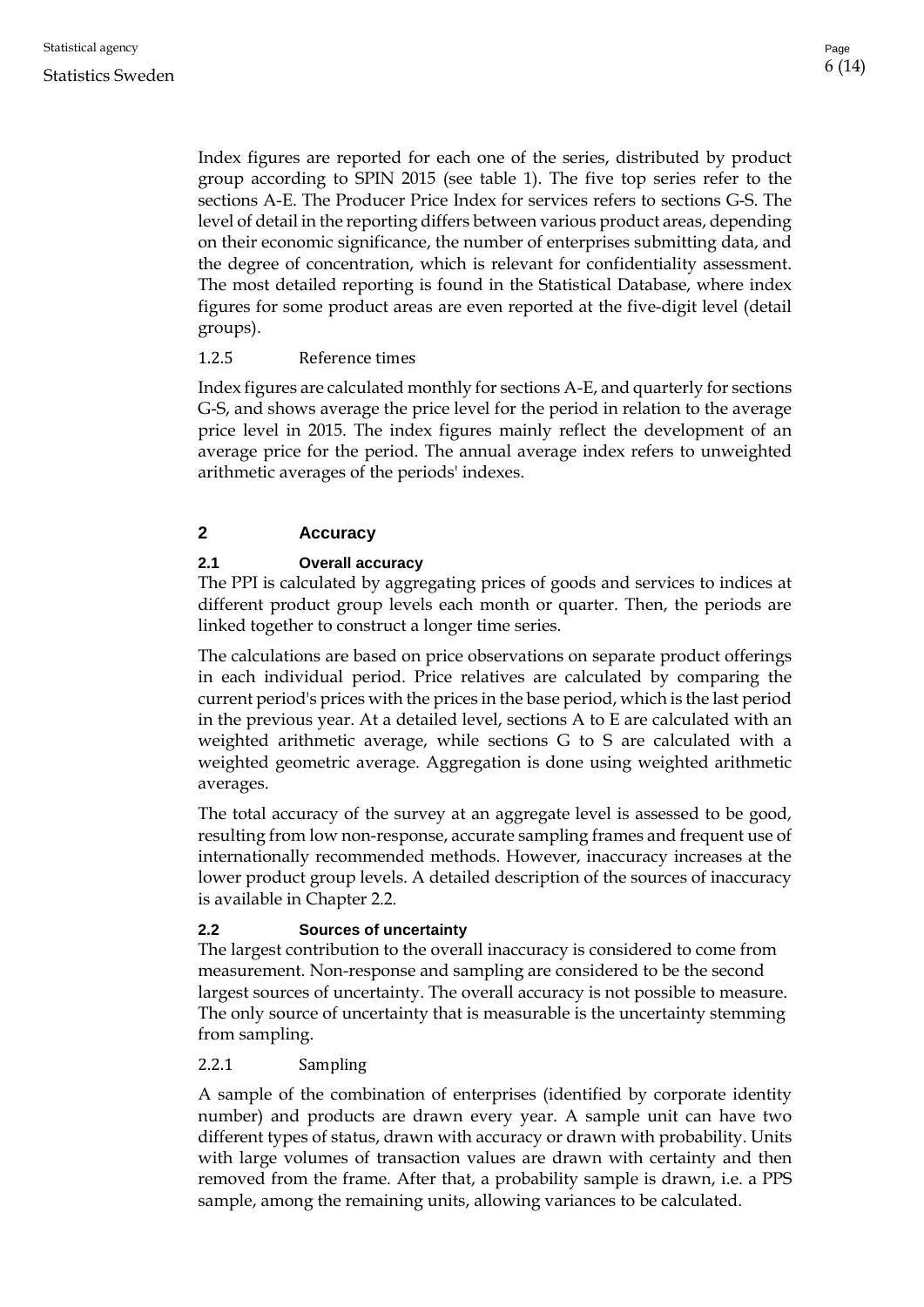As such, a sample survey causes some uncertainty, since the whole population is not being surveyed. For statistical surveys, we must accept sampling errors, but we can assess them and take them into account in our estimates of parameters in the population.

The sample is responsible for moderate inaccuracy in the estimates.

## <span id="page-6-0"></span>2.2.2 Frame coverage

Coverage error in a survey can consist of undercoverage and/or overcoverage. Undercoverage means that some units in the population for survey are missing in the sample frame. Overcoverage occurs if units that do not belong to the survey population are included in the sample frame and contained in the presentation of the results.

The basis of the frame for PPI originates in other Statistics Sweden surveys; Production of commodities and industrial services (IVP), Structural Business Statistics (FEK), Foreign trade - exports and imports of goods (UHV) and Foreign trade in services (UHT). The level of non-response in these surveys are very low, and existing non-response is estimated using tools such as model calculations. The price index that is produced should reflect the population, which is the frame. Therefor the frame error is assessed to only have a small effect on the price index. In addition, there is nothing systematic in the frame error that would make it larger or smaller at any specific level.

UHV has some overcoverage as a result of products imported to Sweden and then exported with no further processing. Not only does this lead to overcoverage in the frames for the Import Price Index and the Export Price Index, it also leads to undercoverage in the Domestic Market Price Index, since there is a risk that too much of the production is counted as export. These types of transactions are eliminated as far as possible before weight calculations begin.

PPI sample selection uses frames that are two years old, out of necessity. In the sampling process, about 20 percent of the units are eliminated, which can be an indication of overcoverage in the frames.

To alleviate burden on small enterprises, a cut-off is applied. This means that enterprises with a turnover below SEK 10 million in the sampling stratum cannot be selected.

The source of error "frame coverage" as a whole probably contributed little to inaccuracy.

#### <span id="page-6-1"></span>2.2.3 Measurement

Measurement is done once per reference period and product offering, and is expected to refer to the measurement period's average transaction price.

For measurement, a web-based solution called SIV, which is standard at Statistics Sweden, is primarily used. The vast majority of data providers submit prices via this solution. A small number of data providers submit prices via email or on paper questionnaires.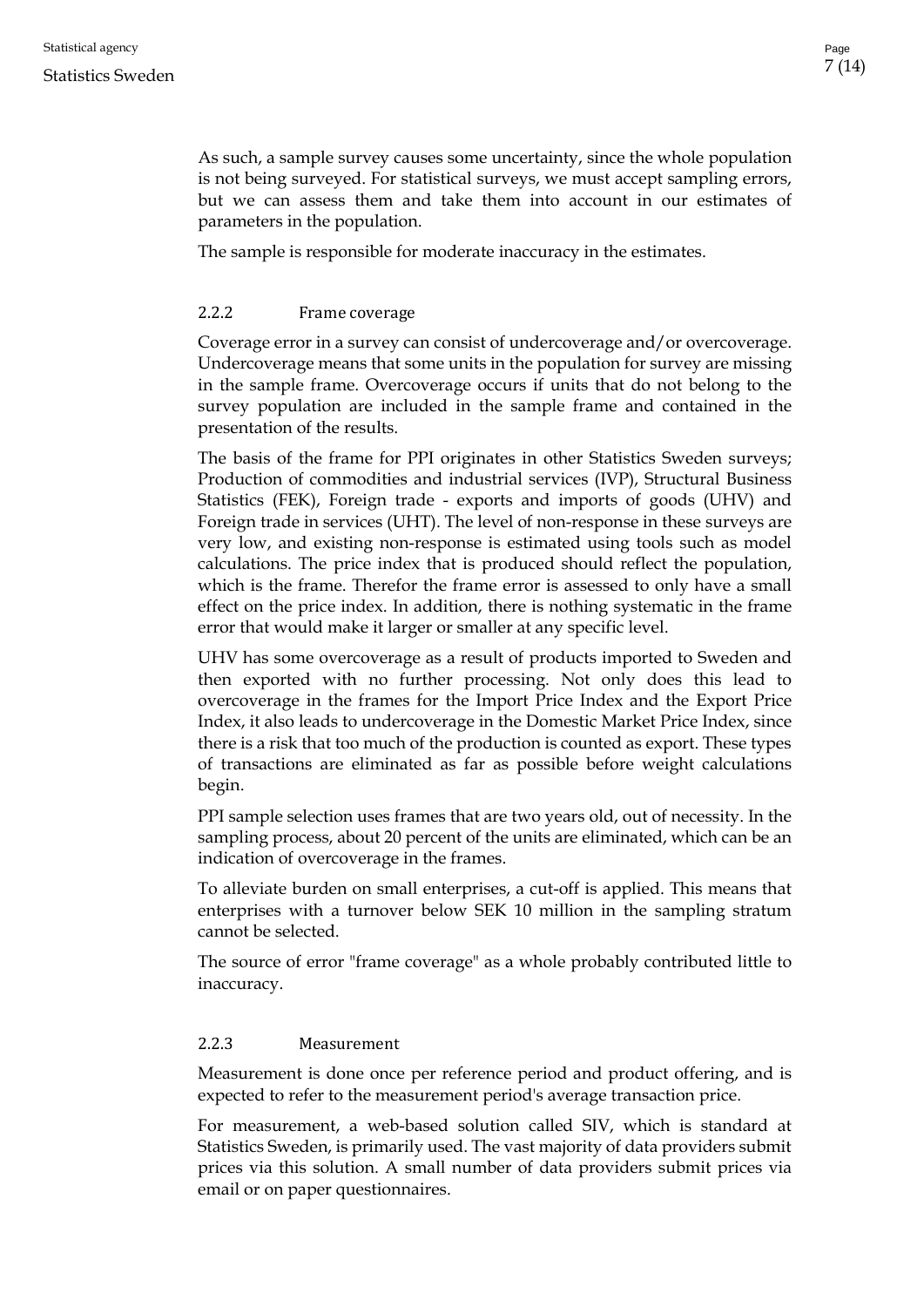A measurement error occurs when submitted information does not agree with the "true" value according to the definition of the variable. There are many reasons for this, for example that the question does not match the respondent's accounting, the question is ambiguously worded, the person has an insufficient memory, the respondent could be careless, the measurement methods could be marred by deficiencies, and more. Measurement errors naturally contribute to the inaccuracy of statistics, and can do this in a systematic way (resulting in distortion), as well as in a random way (does not lead to distortion but increases inaccuracy).

The use of list prices is one example of a measurement error. Primarily, the real average transaction price is to be reported, but in some cases list prices are reported anyway, which risks giving an erroneous picture of the price development. The difference between list prices and transaction prices includes any discounts given to customers. A higher discount is to be regarded as a lower price. Another source of error can consist of transfer prices/internal prices that do not reflect a market price.

Another measurement error arises when selected specifications are not able to specify the product to a sufficient extent, so that not only the genuine price change is show in the index change. This might be expressed in an erroneously volatile price development, but also in a long-term systematic error due to a shift in quality.

In many product categories, it is difficult to find representative products to monitor over time, and time-based methods are used instead. For example, the hourly rate of a legal consultant is often measured, rather than the handling of an actual case. A problem with measuring hourly rates is that they involve a bias in the price index on productivity development. If the legal consultant in the example above becomes more efficient and can handle more cases in one hour, this does not show, since only the hourly rate is reported. Time-based measurement methods are mainly used in SPIN 69, 70, and 71.

The assessment is that measurement gives the largest contribution to total inaccuracy.

#### <span id="page-7-0"></span>2.2.4 Non-response

There is an obligation under the law for selected enterprises to submit price information. Weighted non-response in a typical month is about 3-5 percent of the price observations for sections A-E and 8-15 percent per quarter for sections G-S. Non-response is usually not due to refusal, but to the fact that the contact person is not available. This means that non-response is greater for June and July than in other months.

For non-response, the prices are imputed. Average imputation is the default method, in which price developments in the most recent period for an appropriate aggregate is used to estimate a price development for the missing observation. This also applies in cases where no sales or import occurred during the measurement month.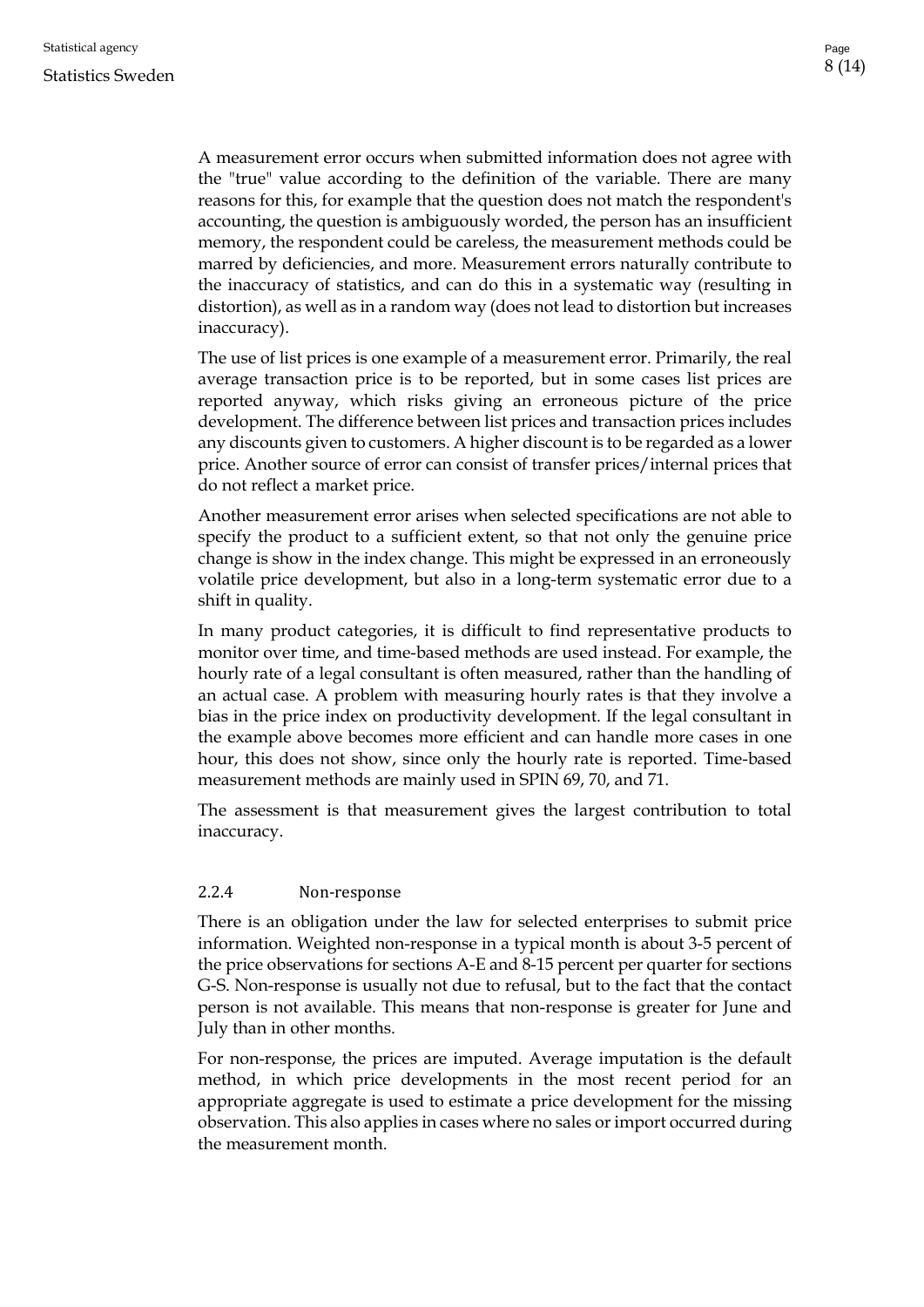This source of error is probably a moderate contribution to inaccuracy. We do not have sufficient information about non-response to judge whether it should be considered systematic or random.

## <span id="page-8-0"></span>2.2.5 Data processing

A production system, Pi09, was developed to perform most of the PPI calculations. Quality assurance of software and IT systems is now in place and therefore the risk of processing errors is minor. It is not possible to assess the consequences of different types of data processing.

All collected price information is reviewed at the micro level and at the macro level. Price observations with very large changes or with a major effect on the total result are put on a special list for extra examination. In the event of any uncertainty, the data provider is contacted.

This source of error is considered giving a minor contribution to inaccuracy.

## <span id="page-8-1"></span>2.2.6 Model assumptions

One of the major challenges in all price statistics is monitoring the exact same product over a longer period of time. Products change, often improving, and this must be assessed in the price statistics to ensure that only a genuine price change is being reflected in the index. Price changes resulting from changes in quality must be eliminated. When an old product is discontinued and a new one emerges, an assessment of the quality must be made. There is a manual produced by the International Monetary Fund, in which common quality assessment methods are described (IMF, Chapter 7 [https://www.imf.org/external/pubs/ft/ppi/2010/manual/ppi.pdf\)](https://www.imf.org/external/pubs/ft/ppi/2010/manual/ppi.pdf). The most commonly used methods in the Swedish PPI are simple quantity adjustment, adjustment with the help of an expert and overlap (unless explicit assessment can be made).

In cases where prices are reported in foreign currency for products in sections A-E, the Swedish Customs' exchange rates are used to recalculate the value to Swedish kronor. The reason for using this method, instead of, for example the Riksbank average rates, is in order to promote the usability of the index as a deflator for foreign trade estimation of export and import values in current prices. In total, about 50 percent of all export price information and about 60 percent of all import price information is submitted in foreign currency, while other prices are reported in Swedish kronor. For sections G-S the exchange rates used come from the survey Securities statistics at Statistics Sweden.

When the data provider recalculates price information from foreign currency to Swedish kronor, hedged or pre-defined rates and similar are used. This can lead to the index not reflecting current values of the Swedish krona.

This source of error is probably a considerable contribution to inaccuracy.

<span id="page-8-2"></span>**2.3 Preliminary statistics compared with final statistics**

The statistics is final at the time of publication.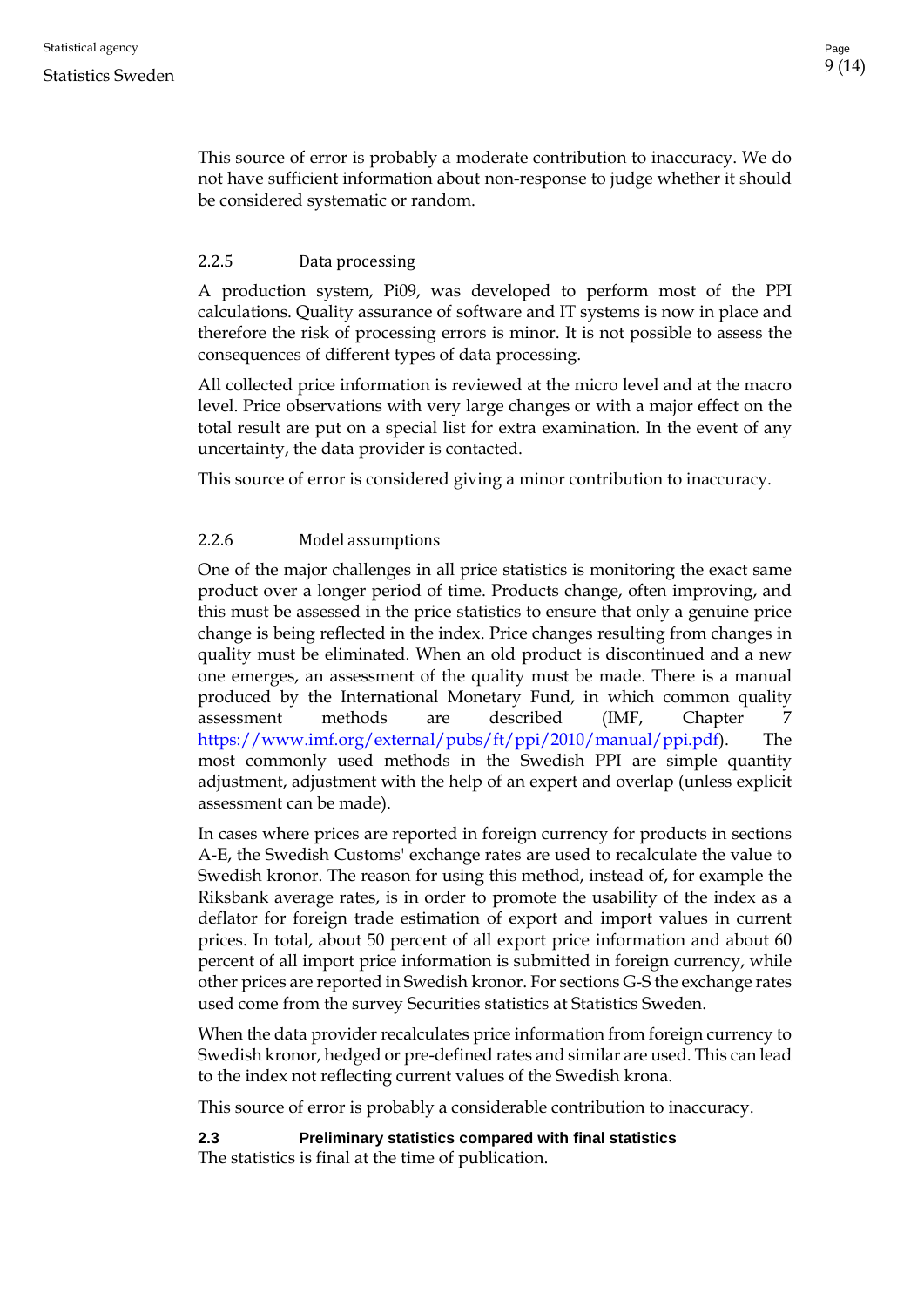# <span id="page-9-0"></span>**3 Timeliness and punctuality**

## <span id="page-9-1"></span>**3.1 Production time**

The following study domains are published about 25 days after the end of the measurement period:

- Domestic Market Price Index
- Export Price Index
- **Import Price Index**
- Producer Price Index
- Price Index for domestic supply

The Producer Price Index for services is published about 45 days after the end of the measurement period.

The same production time applies for yearly publications.

#### <span id="page-9-2"></span>**3.2 Frequency**

Prices for transactions for the study domains below are collected, and indexes published, monthly:

- Domestic Market Price Index
- Export Price Index
- Import Price Index
- Producer Price Index
- Price Index for domestic supply

The Producer Price Index for services is collected and published quarterly.

#### <span id="page-9-3"></span>**3.3 Punctuality**

The statistics are published (at 09:30) on the date indicated on the calendar year publishing calendar.

# <span id="page-9-4"></span>**4 Accessibility and clarity**

#### <span id="page-9-5"></span>**4.1 Access to the statistics**

The statistics are made available via statistical news and via the Statistical Database on Statistics Sweden's website. The statistics are also made available via publications, such as Statistics Sweden indicators and the Construction Index. Some percentage changes (relating to the export, import and producer price indices) are made available electronically in Economic "flash statistics" in connection with publication. The most detailed publication is available in the Statistical Database, where index series down to the four digit level are published. For some commodity groups, more detailed index series can be ordered. Average prices are not normally calculated, although some average prices of coal and petroleum products can be ordered (publication of Fuel prices).

# <span id="page-9-6"></span>**4.2 Possibility of obtaining additional statistics**

Special processing can be carried out on order. See the website for more information: [http://www.scb.se/hitta-statistik/statistik-efter-amne/priser](http://www.scb.se/hitta-statistik/statistik-efter-amne/priser-och-konsumtion/prisindex-i-producent-och-importled/prisindex-i-producent-och-importled-ppi/produktrelaterat/Fordjupad-information/skraddarsydd-statistik)[och-konsumtion/prisindex-i-producent-och-importled/prisindex-i-](http://www.scb.se/hitta-statistik/statistik-efter-amne/priser-och-konsumtion/prisindex-i-producent-och-importled/prisindex-i-producent-och-importled-ppi/produktrelaterat/Fordjupad-information/skraddarsydd-statistik)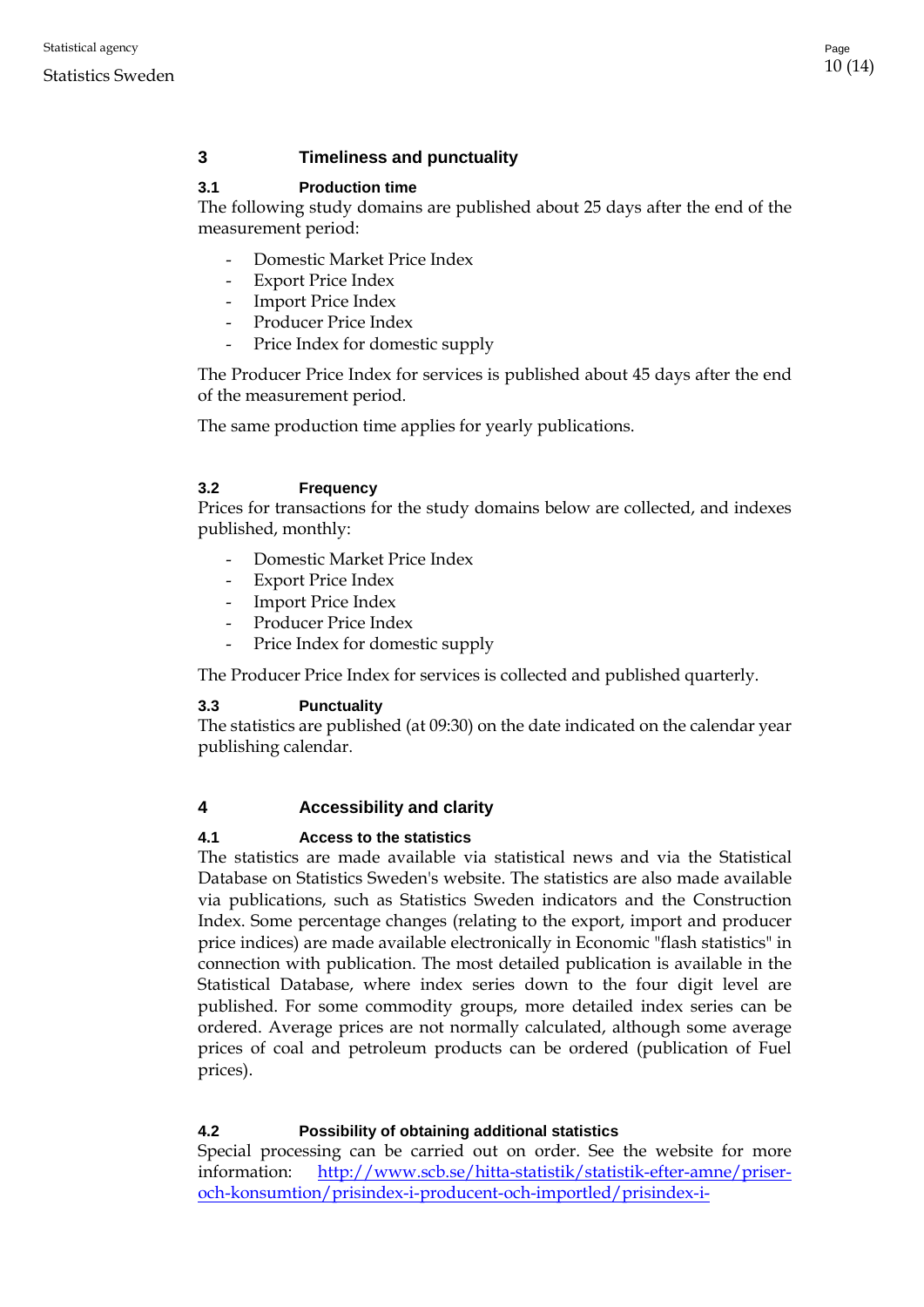# [producent-och-importled-ppi/produktrelaterat/Fordjupad](http://www.scb.se/hitta-statistik/statistik-efter-amne/priser-och-konsumtion/prisindex-i-producent-och-importled/prisindex-i-producent-och-importled-ppi/produktrelaterat/Fordjupad-information/skraddarsydd-statistik)[information/skraddarsydd-statistik](http://www.scb.se/hitta-statistik/statistik-efter-amne/priser-och-konsumtion/prisindex-i-producent-och-importled/prisindex-i-producent-och-importled-ppi/produktrelaterat/Fordjupad-information/skraddarsydd-statistik)

Primary material is available after special assessment and anonymization for research purposes.

# <span id="page-10-0"></span>**4.3 Presentation**

Key figures for Sweden (that is, the Producer Price Index, the Import Price Index, the Export Price Index, the Domestic Market Index, the Price Index for domestic supply, and the Service Price Index, presented in Chapter 1.2.4) are presented and explained o[n www.scb.se.](http://www.scb.se/) This also applies to all results in tables and figures.

# <span id="page-10-1"></span>**4.4 Documentation**

For more documentation, see the tab Documentation on www.scb.se/PR0301.

There is a special documentation of the PPI, which is standardised by the International Monetary Fund. It is available on the IMF website at https://www.imf.org/external/pubs/ft/ppi/2010/manual/ppi.pdf.

- The sample project. An evaluation of PPS sampling for the Producer and Import Price Index. Background facts 2005:3, Statistics Sweden.
- Quality adjustment of ICT products Methods and applications in the Swedish Price Index in the Producer and Import Price Index (2006) Quality adjustment of ICT products (2006) (pdf)
- The process of updating the sample for the Swedish Producer and Import Price Indices (2006)
- **Pricing Large Equipment, A study for Producer Price Indices (2006)** Pricing Large Equipment (2006) (pdf)
- Industrial services in PPI Methods and applications of Swedish Producer and Import Price Indices – (2008) Industrial services in PPI (2008) (pdf)
- Non-comparable Transactions and Mix-problems Improved Quality for the Swedish Producer and Import Price Index Non-comparable Transactions and Mix-problems (pdf)
- Producer and Import Price Index for electricity power supply (2010) (pdf)

# <span id="page-10-2"></span>**5 Comparability and coherence**

# <span id="page-10-3"></span>**5.1 Comparability over time**

As o8 the publication of the January index for 2017 (27 February 2017), PPI transitioned to the product classification SPIN 2015. The differences between SPIN 2015 and SPIN 2007 are very small. Index figures according to SPIN 2007 are calculated up to the end of 2018, and published in the Statistical Database.

Index figures according to SPIN 2002 with base year 1990 are available in the Statistical Database up until 2009. Index figures according to Prod-SNI 97 are backcasted for the period 1990-1994, based on weighting figures that reflect the composition of production and foreign trade in 1993. For earlier indices, up to December 1994, sampling allocation, weight calculations, and reporting were based on a production classification according to an older industry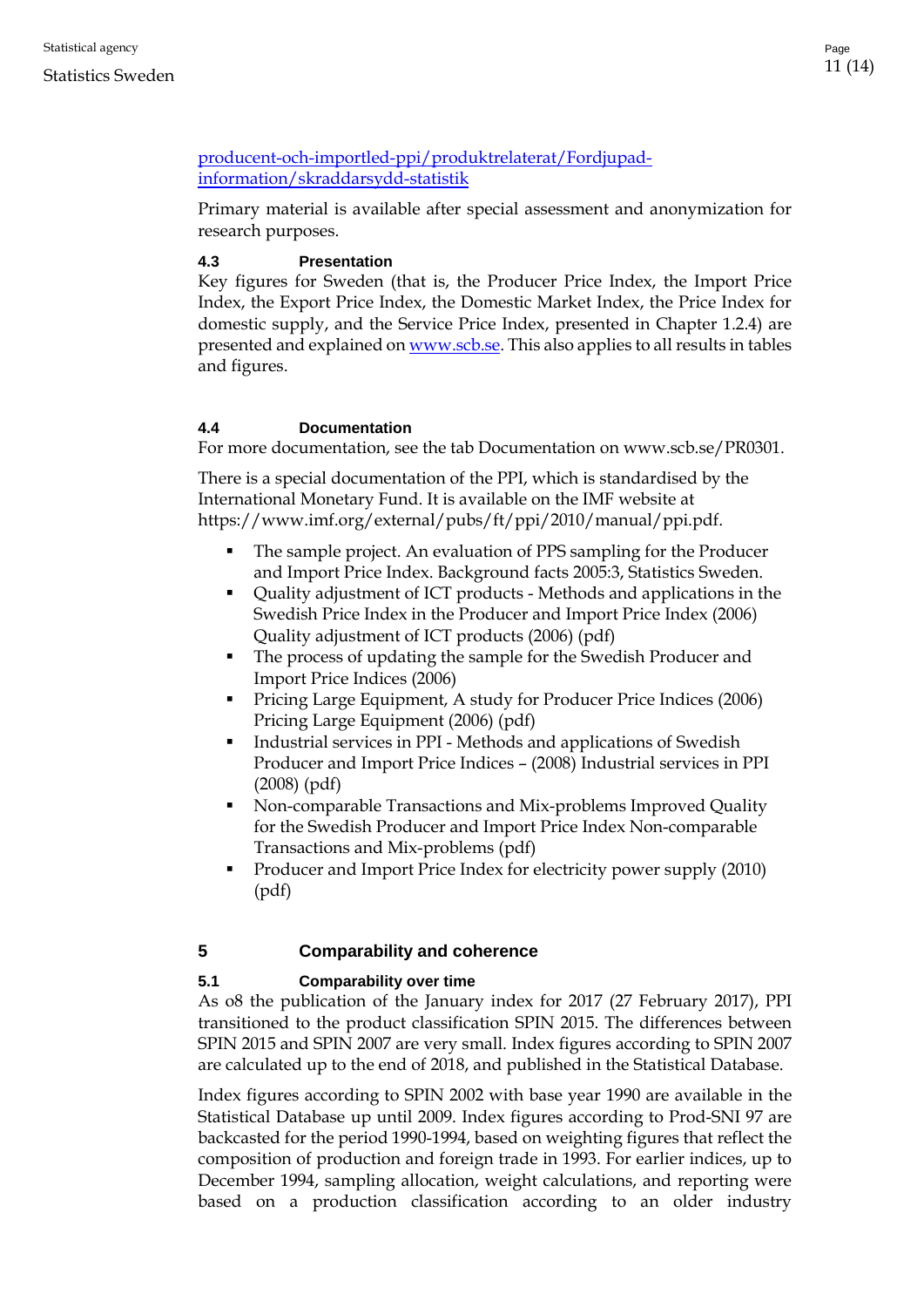classification, SNI 69. This series was reported with the reference year 1968=100. The differences between this and Prod-SNI 97 are significant. The recommendation is, if possible, to use the old series for the time before 1995. For linking, the recommendation is that linking be used at December 1994.

Change of commodity classification was done in part for the measurement year 1988, from CCCN to HS classification, in part for the measurement year 1998 from HS to KN classification. These changes have not affected the published classification, but they have made weight calculation more difficult.

Indices up to 1979 were calculated as a fixed base index, which means that a yearly update of weights was not made.

#### <span id="page-11-0"></span>**5.2 Comparability between domains**

The PPI calculates the average price development using the same index formula for all subgroups included in the survey. It is therefore possible to compare the price development between product groups.

#### <span id="page-11-1"></span>**5.3 Other coherence**

The SPIN 2015 classification that is used is comparable with the European Classification of Products by Activity (CPA 2.1). This enables comparison of the price development both for product groups and for the total PPI between European countries.

An important use of PPI is the recalculation of amounts in current prices to a value in fixed prices, in the national accounts system, foreign trade statistics and other economic statistics. The delimitations and standards that are used agree reasonably well. On the other hand, the short period economic statistics are not distributed by product groups, which is why fixed price calculation is somewhat more schematic there.

Comparisons with the price development for consumer prices (Consumer Price Index, CPI) are difficult for several reasons, for example because taxes are handled differently, and because weighting figures differ. In addition, there are methodological differences between the statistics, for example quality adjustments can be carried out using different methods.

#### <span id="page-11-2"></span>**5.4 Numerical consistency**

Published values include all index figures and combined aggregate values of these. There are no shortcomings in the numerical consistency between these statistical values.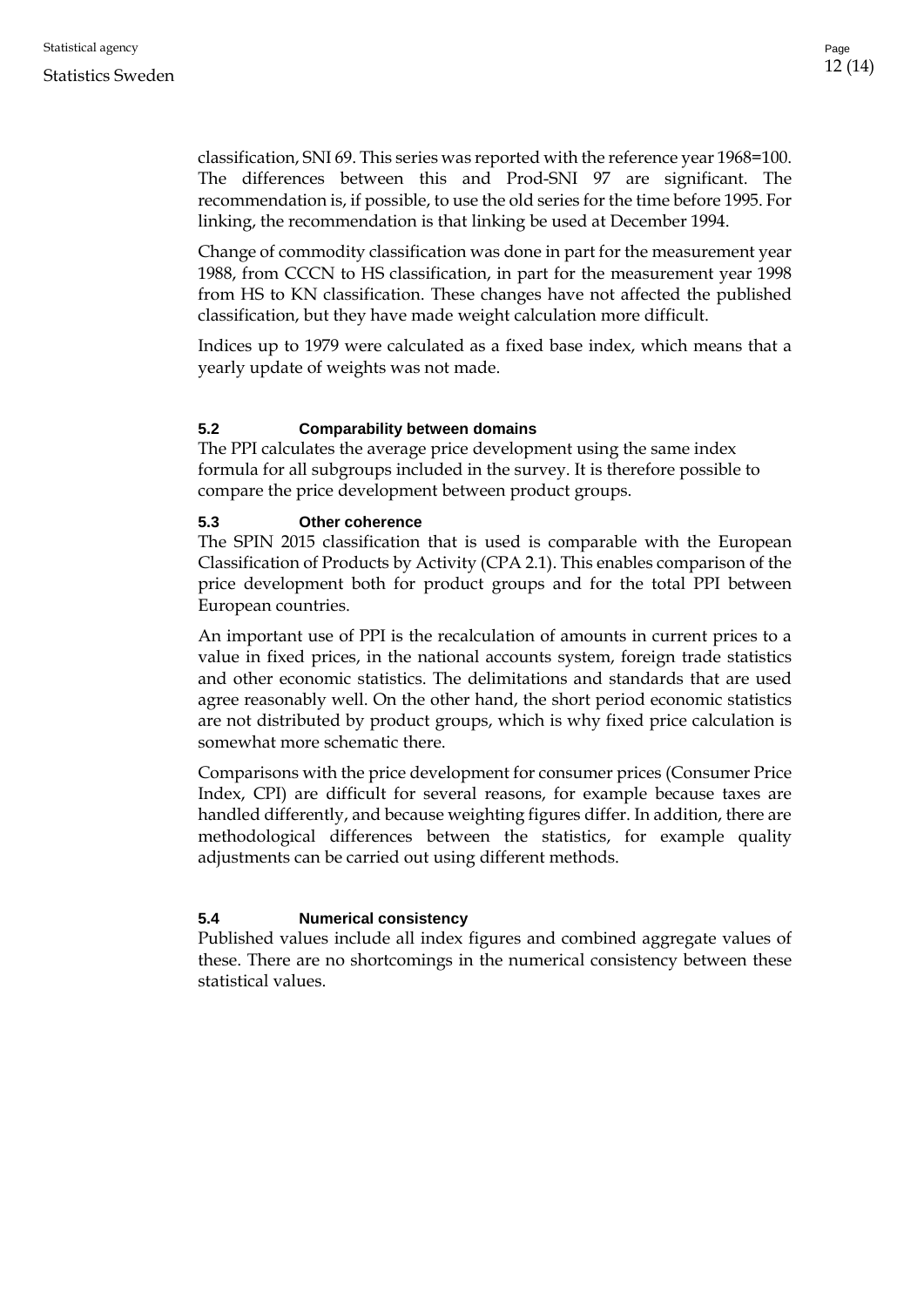# <span id="page-12-0"></span>**General information**

# <span id="page-12-1"></span>**A SOS classification**

With regard to statistics included in Official Statistics of Sweden (SOS), special rules apply for quality and accessibility, see the Official Statistics Act [\(2001:99\)](http://www.riksdagen.se/sv/Dokument-Lagar/Lagar/Svenskforfattningssamling/Lag-200199-om-den-officiell_sfs-2001-99/) and the Official Statistics Ordinance [\(2001:100\)](http://www.riksdagen.se/sv/dokument-lagar/dokument/svensk-forfattningssamling/forordning-2001100-om-den-officiella_sfs-2001-100), and the Statistics Sweden Regulations on the Quality of the Official Statistics (SCB-FS 2016:17).

The statistics are official up to and including the four-digit level according to SPIN 2015.

# <span id="page-12-2"></span>**B Confidentiality and handling of personal data**

For confidentiality regarding the authority's specific task for the production of statistics, Chapter 24, Section 8 of the [Public Access to Information and Secrecy](http://www.riksdagen.se/sv/Dokument-Lagar/Lagar/Svenskforfattningssamling/Offentlighets--och-sekretessla_sfs-2009-400/)  Act [\(2009:400\)](http://www.riksdagen.se/sv/Dokument-Lagar/Lagar/Svenskforfattningssamling/Offentlighets--och-sekretessla_sfs-2009-400/) applies.

To safeguard that information subject to confidentiality belong to natural persons or enterprises, it is ensured that the information cannot be disclosed directly or indirectly in the statistics that is published.

Rules for handling personal data are contained in the Personal Data Act (1998:204), the Official Statistics Act (2001:99) and the Official Statistics Ordinance (2001:100). Everyone has the right to receive information free of charge once per calendar year about his/her own personal data that is handled by Statistics Sweden. If the personal information is handled in conflict with the Personal Data Act, the individual has the right to request that the personal data is corrected, blocked or erased.

Information about the contact person for the survey is saved to facilitate any future contacts.

# <span id="page-12-3"></span>**C Archiving and discarding material**

There is a culling decision, under National Archives culling decision RA-MS 1998:7 (with changes including 2006:57), that states that forms may be discarded after two years.

Submitted information is subject to the provisions of Chapter 24, Section 8 of the Public Access to Information and Secrecy Act (2009:400). On publication, no single data provider or their information will be identifiable.

The final observation register is saved in Statistics Sweden's internal databases.

# <span id="page-12-4"></span>**D Obligation to provide information**

The obligation to provide information applies under the [Official Statistics Act](http://www.riksdagen.se/sv/dokument-lagar/dokument/svensk-forfattningssamling/forordning-2001100-om-den-officiella_sfs-2001-100)  (2001:99), [the Official Statistics Ordinance \(2001:100\), a](http://www.riksdagen.se/sv/dokument-lagar/dokument/svensk-forfattningssamling/forordning-2001100-om-den-officiella_sfs-2001-100)nd Statistics Sweden's Regulations (SCB FS 2013:4 and SCB FS 2012:9).